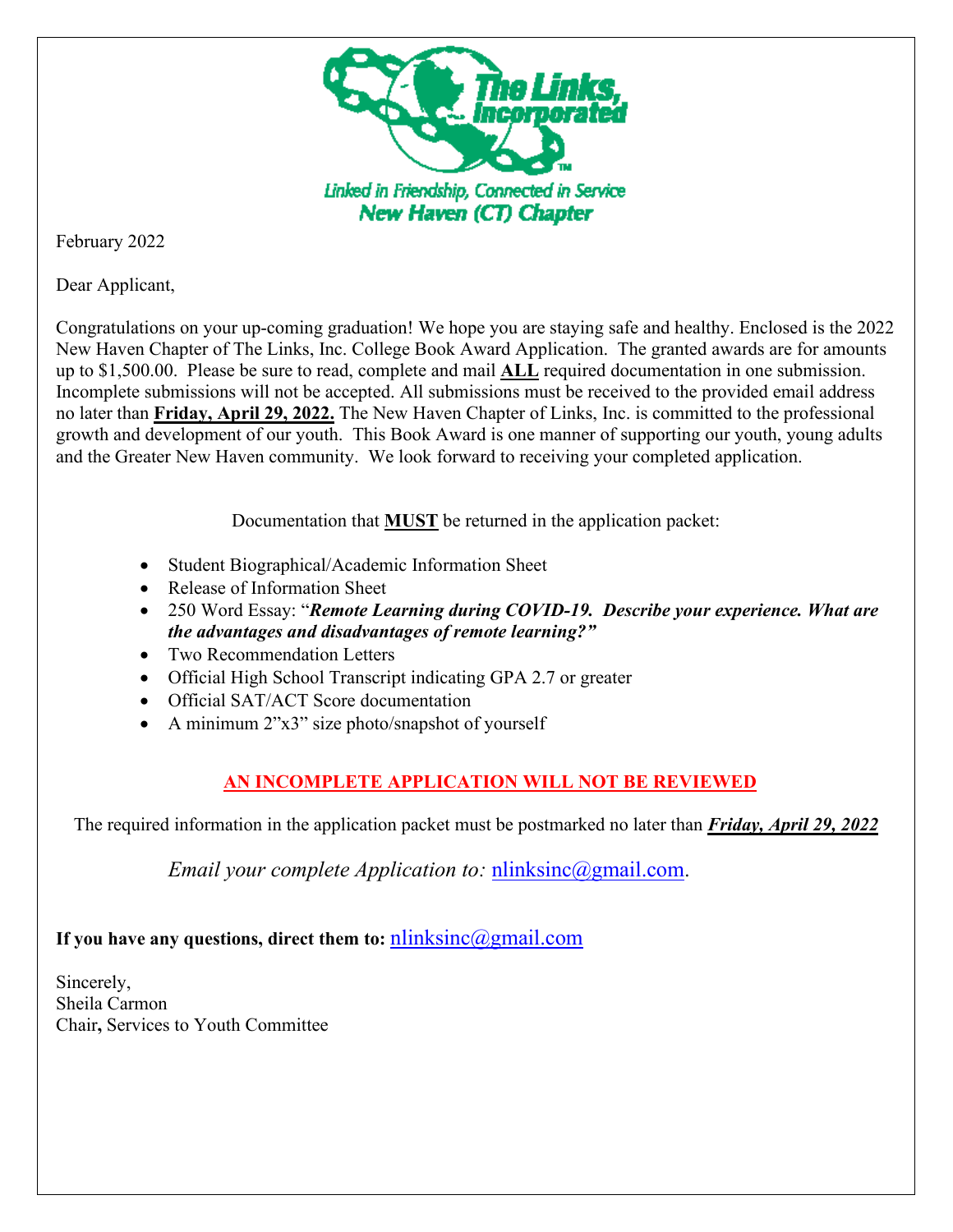

## **BIOGRAPHICAL/ACADEMIC INFORMATION SHEET**

|                                                                                                                               | Student                                      |                                                                                                                                                                                                                                                                                                                                                                |  |
|-------------------------------------------------------------------------------------------------------------------------------|----------------------------------------------|----------------------------------------------------------------------------------------------------------------------------------------------------------------------------------------------------------------------------------------------------------------------------------------------------------------------------------------------------------------|--|
|                                                                                                                               |                                              |                                                                                                                                                                                                                                                                                                                                                                |  |
|                                                                                                                               |                                              |                                                                                                                                                                                                                                                                                                                                                                |  |
|                                                                                                                               |                                              | Telephone E-mail E-mail Fax                                                                                                                                                                                                                                                                                                                                    |  |
|                                                                                                                               |                                              |                                                                                                                                                                                                                                                                                                                                                                |  |
|                                                                                                                               |                                              |                                                                                                                                                                                                                                                                                                                                                                |  |
|                                                                                                                               |                                              | Telephone E-mail E-mail Fax                                                                                                                                                                                                                                                                                                                                    |  |
|                                                                                                                               |                                              |                                                                                                                                                                                                                                                                                                                                                                |  |
|                                                                                                                               | SAT/ACT score Grade Point Average (Cum. GPA) |                                                                                                                                                                                                                                                                                                                                                                |  |
| College/University. See example below:                                                                                        |                                              | I have applied to (indicate with A) or have been accepted (indicate with (AA) to the following                                                                                                                                                                                                                                                                 |  |
|                                                                                                                               |                                              |                                                                                                                                                                                                                                                                                                                                                                |  |
| Howard University (AA)                                                                                                        |                                              |                                                                                                                                                                                                                                                                                                                                                                |  |
| Southern CT State University (A)<br>the control of the control of the control of the control of the control of the control of |                                              | <u> 2008 - Johann John Stone, mars et al. 1980 - John Stone, mars et al. 1980 - John Stone, mars et al. 1980 - John Stone</u><br>the control of the control of the control of the control of the control of the control of the control of the control of the control of the control of the control of the control of the control of the control of the control |  |
|                                                                                                                               |                                              |                                                                                                                                                                                                                                                                                                                                                                |  |
|                                                                                                                               |                                              |                                                                                                                                                                                                                                                                                                                                                                |  |
|                                                                                                                               |                                              |                                                                                                                                                                                                                                                                                                                                                                |  |
|                                                                                                                               |                                              |                                                                                                                                                                                                                                                                                                                                                                |  |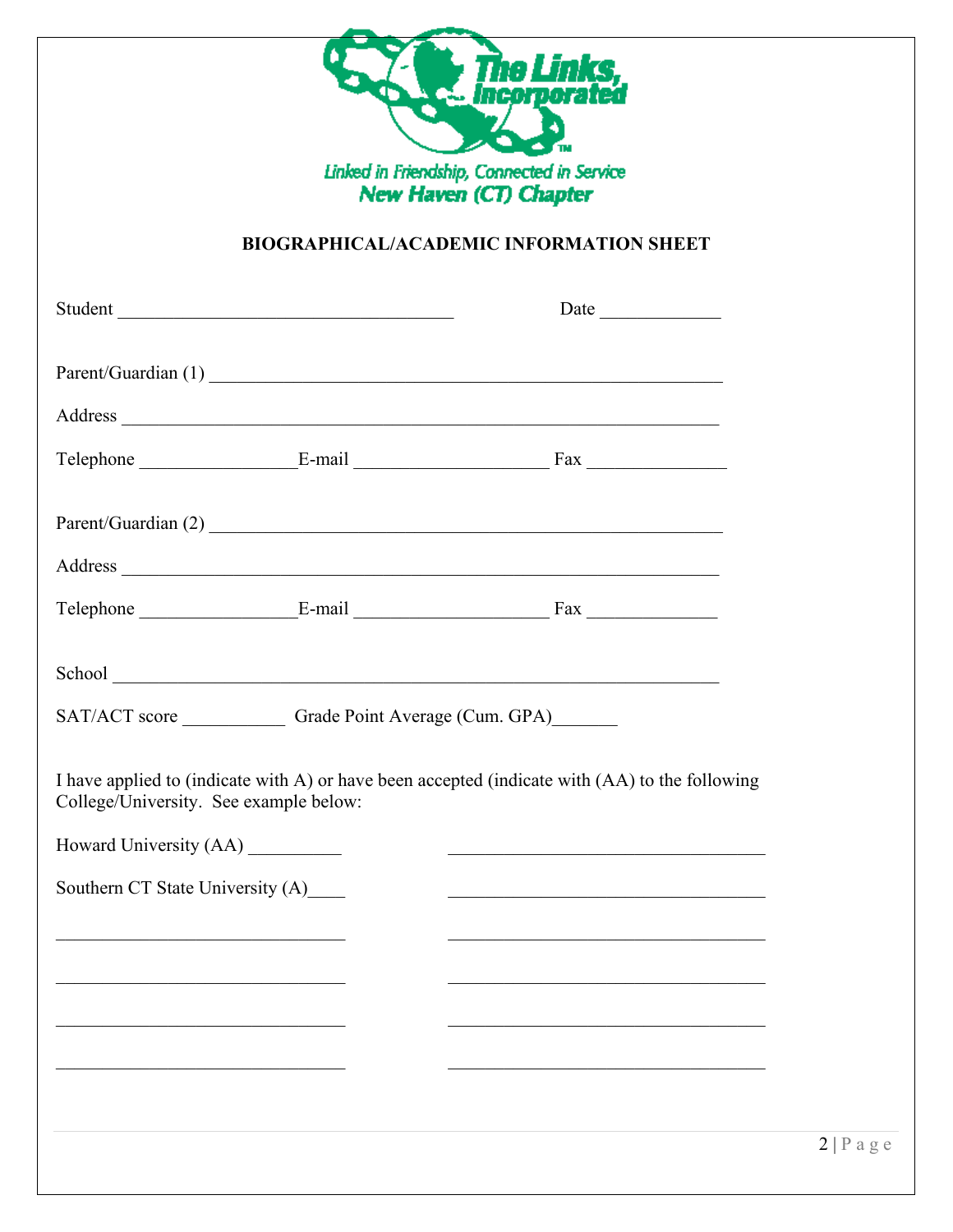

### **REQUEST FOR ACADEMIC RECORDS**

Parent/Guardian/Student:

In order for your student to be considered for the 2022 New Haven Chapter of The Links, Inc. College Book Award, we must receive a copy of his/her academic transcript and standardized test (SAT/ACT) score. Please have this request for academic records submitted to the school guidance counselor for them to release the information to 2022 New Haven Chapter of The Links, Inc., College Book Award Committee. NOTE: *Please note that the student's application will be incomplete without this documentation.*

#### **Release of Information**

| Dear School Guidance Counselor or College/University Registrar: |                                                                                                               |  |
|-----------------------------------------------------------------|---------------------------------------------------------------------------------------------------------------|--|
|                                                                 |                                                                                                               |  |
|                                                                 | any standardized test score information and other pertinent information that will support a candidacy for the |  |
| 2022 New Haven Chapter of Links, Inc., College Book Award.      |                                                                                                               |  |
|                                                                 |                                                                                                               |  |
|                                                                 |                                                                                                               |  |
| Student's Signature                                             | Date                                                                                                          |  |
| If applicable,                                                  |                                                                                                               |  |
| Parent/Guardian's Signature                                     | Date                                                                                                          |  |
|                                                                 |                                                                                                               |  |
| School Guidance Counselor's Signature                           | Date                                                                                                          |  |
|                                                                 | 3 Page                                                                                                        |  |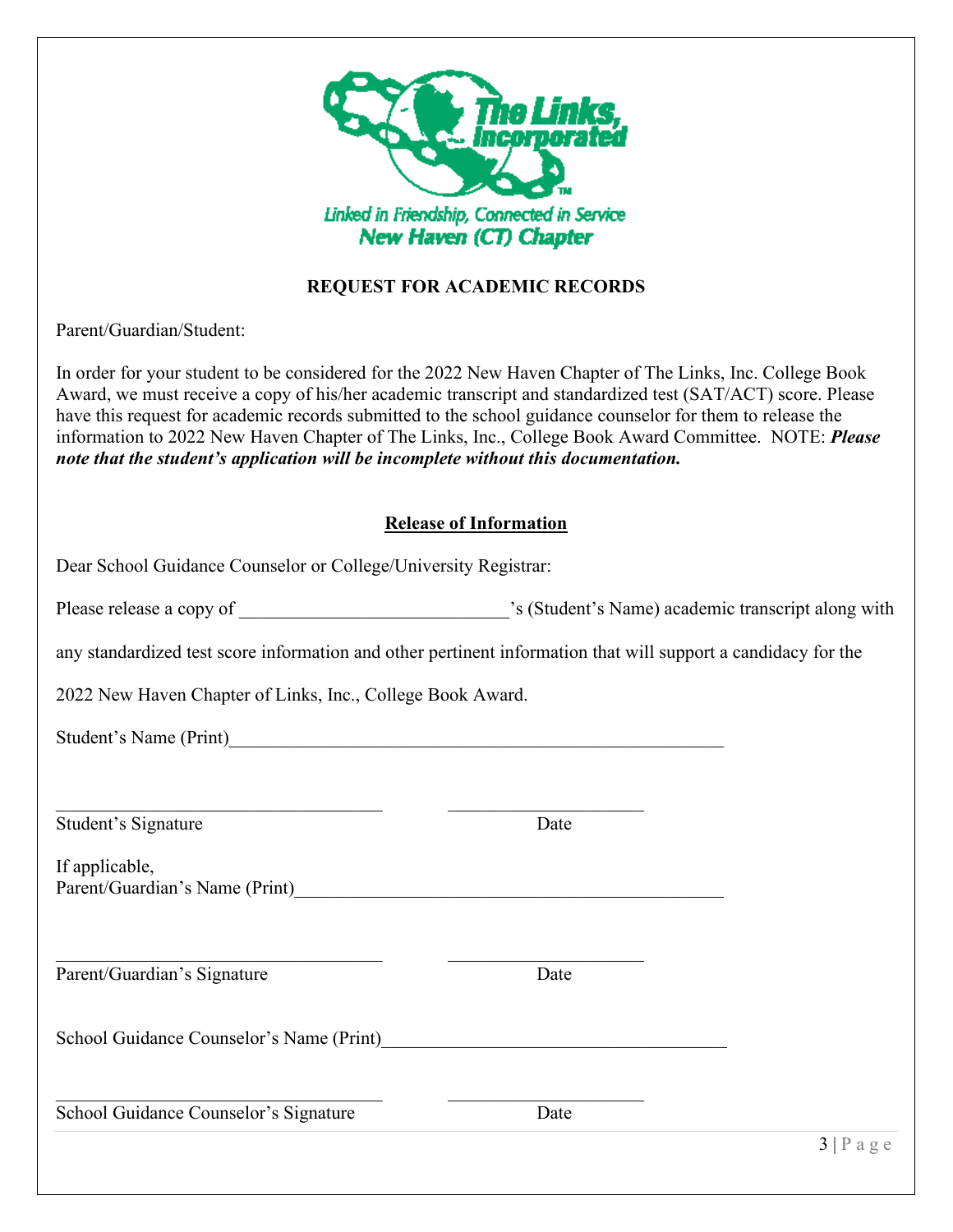| Linked in Friendship, Connected in Service<br>New Haven (CT) Chapter            |      |                                      |  |  |
|---------------------------------------------------------------------------------|------|--------------------------------------|--|--|
| Student                                                                         |      | School                               |  |  |
| Check the program of study you would like to pursue.                            |      | <b>PROGRAM OF STUDY</b>              |  |  |
| <b>Business Administration</b>                                                  |      | History                              |  |  |
| <b>Computer Technology</b>                                                      |      | Pre Law                              |  |  |
| Teacher Prep/ Education                                                         |      | Pre Medicine                         |  |  |
| Nursing                                                                         |      | Science                              |  |  |
| Mathematics                                                                     |      | Psychology                           |  |  |
| Engineering                                                                     |      | Performing Arts                      |  |  |
| Other (Please specify)                                                          |      |                                      |  |  |
| <b>AWARDS, HONORS AND COMMUNITY SERVICE</b>                                     |      |                                      |  |  |
| List all awards and/or honors you have received during your high school career. |      |                                      |  |  |
| Award(s)                                                                        | Year | Organization who presented award     |  |  |
|                                                                                 |      |                                      |  |  |
|                                                                                 | Year | Organization who presented the honor |  |  |
| Honor(s)                                                                        |      |                                      |  |  |
| Community Service                                                               | Year | Organization with whom you worked    |  |  |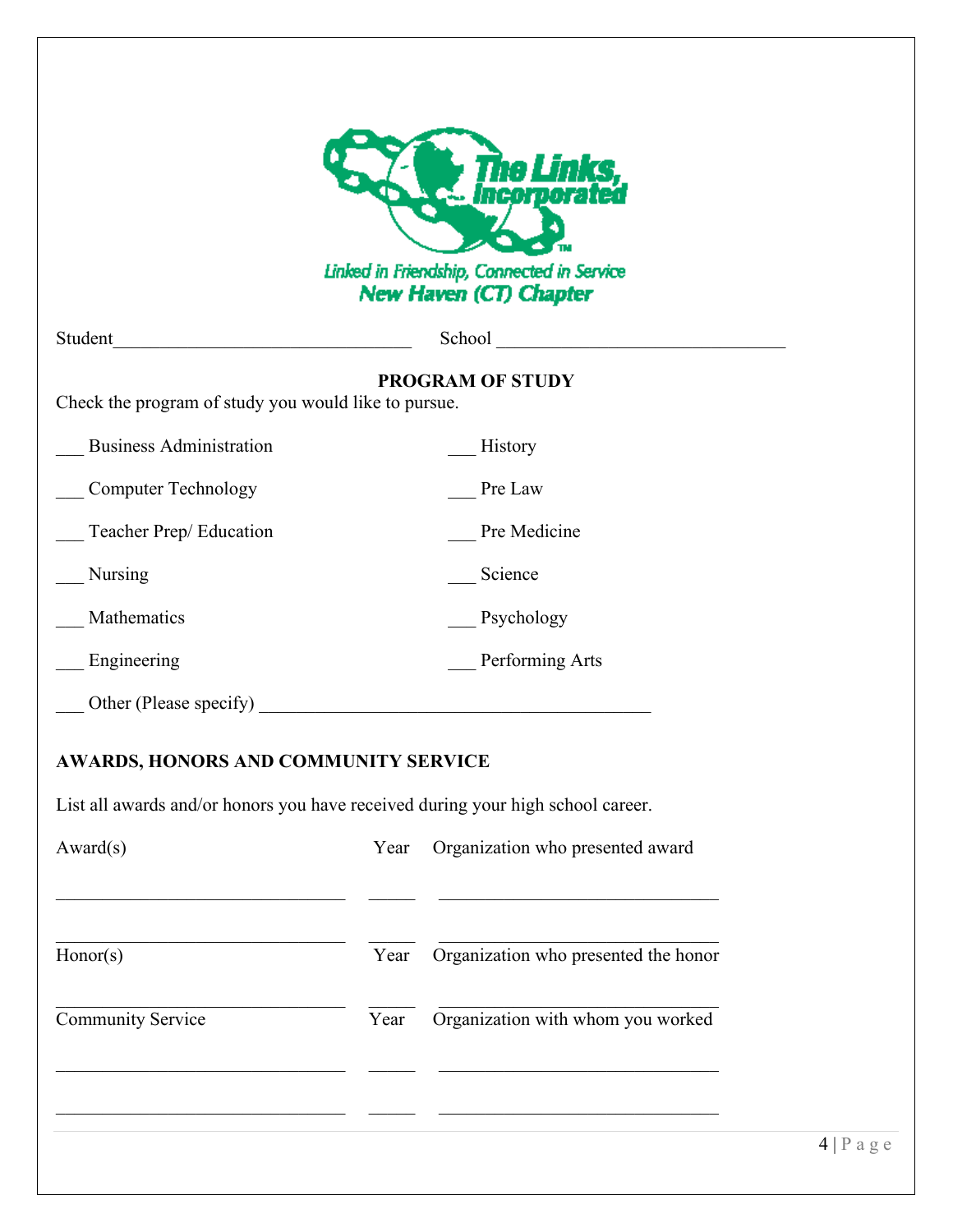

*Student: \_\_\_\_\_\_\_\_\_\_\_\_\_\_\_\_\_\_\_\_\_\_\_\_\_\_\_\_\_\_\_\_\_\_\_\_\_\_\_\_\_\_\_\_\_\_\_\_School: \_\_\_\_\_\_\_\_\_\_\_\_\_\_\_\_\_\_\_\_\_\_\_\_\_\_\_\_\_\_\_\_\_\_\_\_\_\_\_\_\_\_\_\_\_\_\_*

### *ESSAY: "***Remote Learning during COVID-19. Describe your experience. What are the advantages and disadvantages of remote learning?"**

Directions: In 250 words or less, please tell the New Haven Chapter of Links, Inc. College Book Award Committee about yourself.

Answers to the following questions should be incorporated within your essay:

- Describe your experience.
- How did you transition from in-class to remote learning?
- What are the advantages and disadvantages of remote learning?"
- Where there any challenges that you had to manage/overcome? Please share how you addressed them.